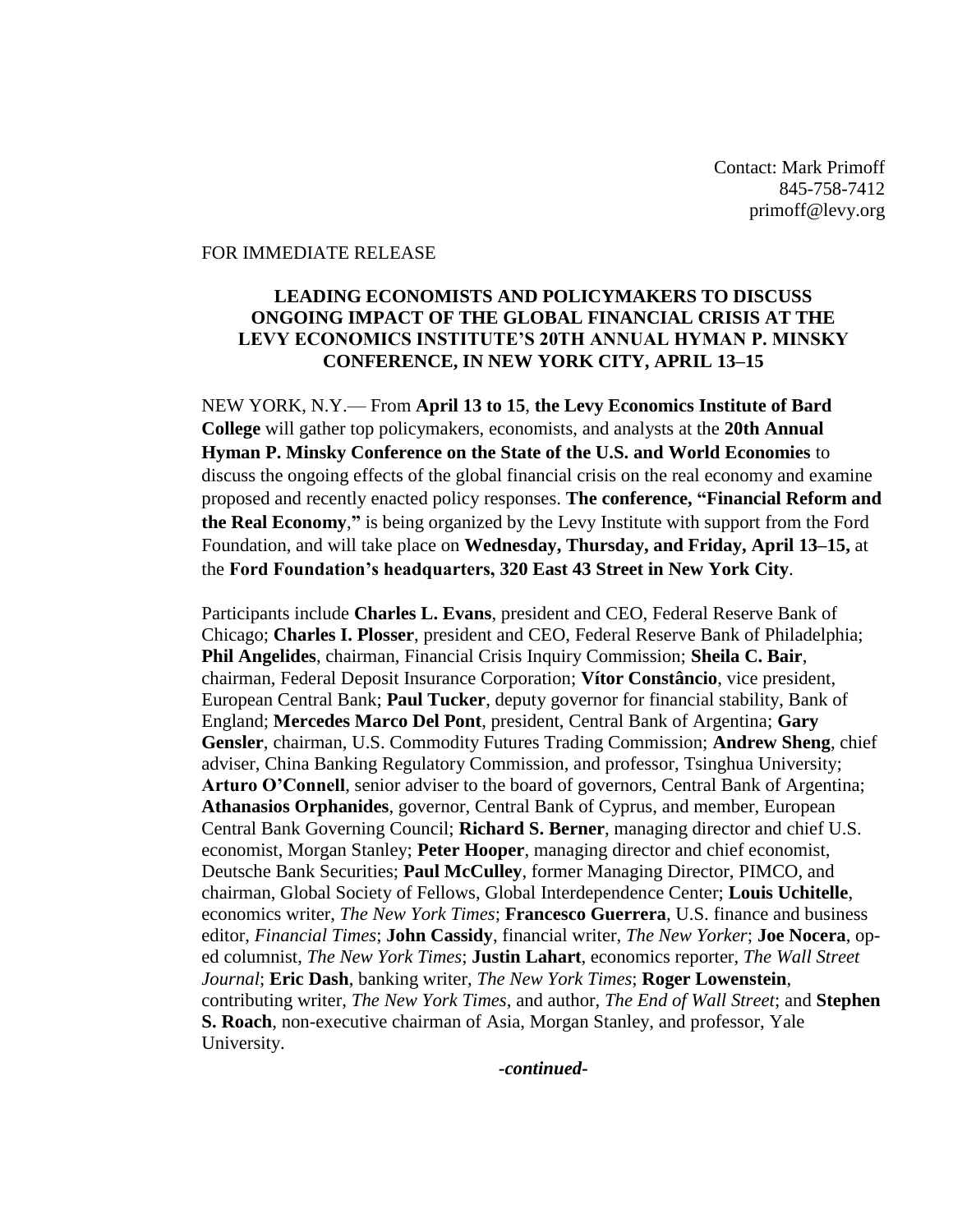The conference will address the ongoing effects of the global financial crisis on the real economy, and examine proposed and recently enacted policy responses. Issues and questions participants will discuss include, Should ending too-big-to-fail be the cornerstone of reform? Do the markets' pursuit of selfinterest generate real societal benefits? Is financial sector growth actually good for the real economy? Will the 2010 U.S. financial reform bill make the entire financial system, not only the banks, safer? The conference will include presentations by **James K. Galbraith**, Levy Economics Institute and University of Texas at Austin; **Jan Kregel**, Levy Institute and Tallinn Technical University; **Dimitri B. Papadimitriou**, president, Levy Institute; **Marshall Auerback**, Levy Institute and The Roosevelt Institute; **José M. Gabilondo**, Florida International University; **Martin Mayer**, The Brookings Institution; **Gary B. Gorton**, Yale University and National Bureau of Economic Research; **William H. Janeway**, Warburg Pincus; **Robert A. Johnson**, Institute for New Economic Thinking; **Michael Greenberger**, The University of Maryland; **Robert W. Parenteau**, Levy Institute and MacroStrategy Edge; **L. Randall Wray**, Levy Institute and University of Missouri–Kansas City; **Michael W. Masters**, Masters Capital Management, LLC; **Alex J. Pollock**, American Enterprise Institute for Public Policy Research; **Philip Suttle**, The Institute of International Finance; **Steve Randy Waldman**, Interfluidity.com; **Lori M. Wallach**, Global Trade Watch, Public Citizen; and **Jeff Madrick**, *Challenge*, The Roosevelt Institute, and Bernard Schwartz Center for Economic Policy Analysis, The New School.

The **Levy Economics Institute of Bard College**, founded in 1986 through the generous support of the late Bard College trustee Leon Levy, is a nonprofit, nonpartisan, public policy research organization. The Institute is independent of any political or other affiliation, and encourages diversity of opinion in the examination of economic policy issues while striving to transform ideological arguments into informed debate.

The **Ford Foundation** is an independent, nonprofit grant-making organization. For more than half a century it has worked with courageous people on the frontlines of social change worldwide, guided by its mission to strengthen democratic values, reduce poverty and injustice, promote international cooperation, and advance human achievement. With headquarters in New York, the foundation has offices in Latin America, Africa, the Middle East, and Asia.

### **Preliminary conference program:**

*20th Annual Hyman P. Minsky Conference on the State of the U.S. and World Economies Financial Reform and the Real Economy*

### **Wednesday, April 13**

| $8:00-9:00$ a.m.  | BREAKFAST AND REGISTRATION                                                                                                                                 |  |  |
|-------------------|------------------------------------------------------------------------------------------------------------------------------------------------------------|--|--|
| $9:00-9:30$ a.m.  | WELCOME AND INTRODUCTION                                                                                                                                   |  |  |
|                   | <b>Leonardo Burlamaqui</b> , <i>Program Officer</i> , <i>Ford Foundation</i><br><b>Dimitri B. Papadimitriou</b> , <i>President</i> , <i>Levy Institute</i> |  |  |
|                   |                                                                                                                                                            |  |  |
| $9:30-11:00$ a.m. | THE FORD-LEVY INSTITUTE PROJECT ON REREGULATING<br><b>SESSION 1</b><br><b>FINANCIAL INSTITUTIONS AND MARKETS</b>                                           |  |  |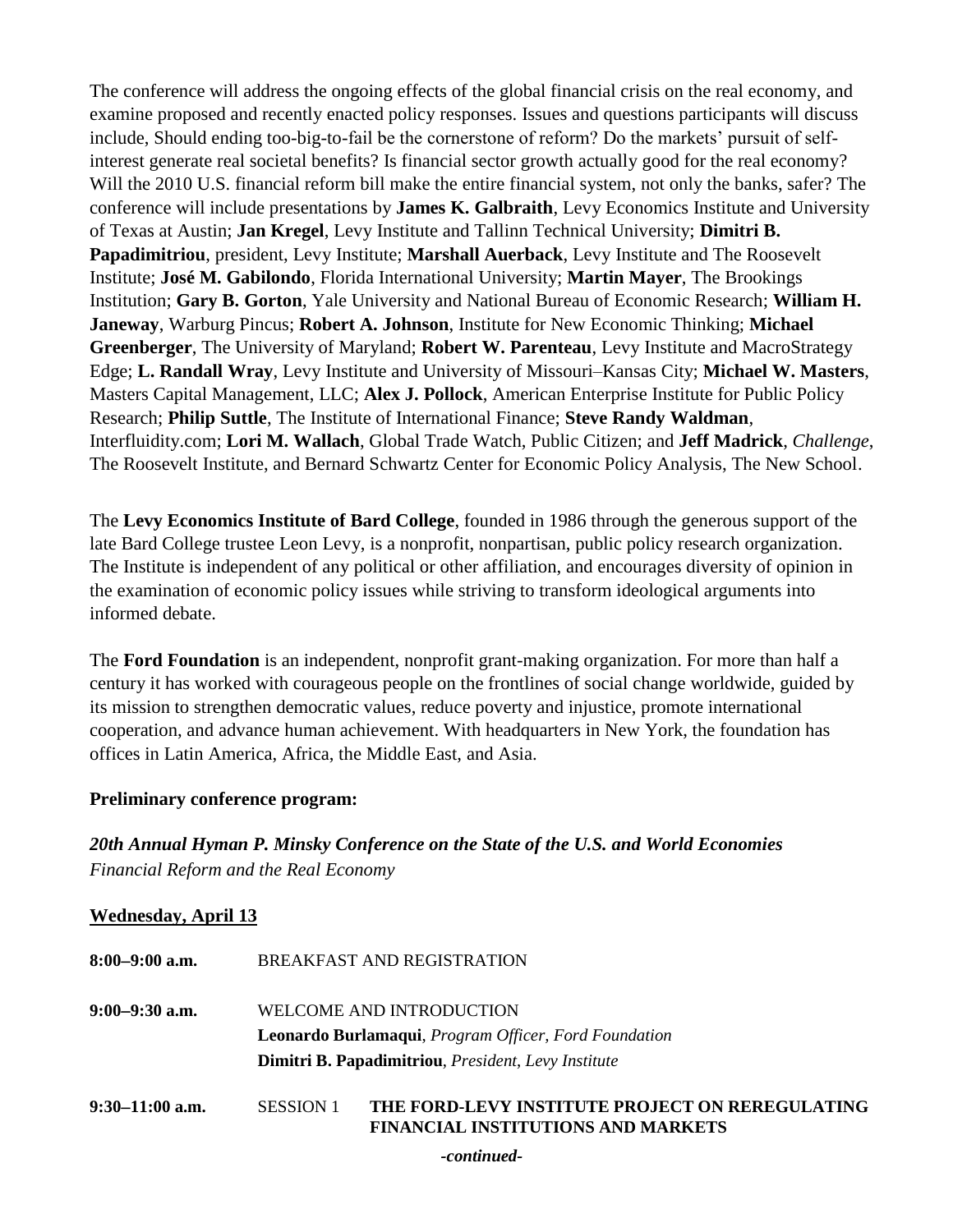|                           | <b>SPEAKERS:</b>                               | Jan Kregel, Senior Scholar, Levy Institute, and Professor, Tallinn<br><b>Technical University</b><br>L. Randall Wray, Senior Scholar, Levy Institute, and Professor,<br>University of Missouri-Kansas City<br><b>Éric Tymoigne</b> , Research Associate, Levy Institute, and Professor,<br>Lewis and Clark College                                                                                                                    |  |
|---------------------------|------------------------------------------------|---------------------------------------------------------------------------------------------------------------------------------------------------------------------------------------------------------------------------------------------------------------------------------------------------------------------------------------------------------------------------------------------------------------------------------------|--|
| $11:00-11:15$ a.m.        | <b>COFFEE BREAK</b>                            |                                                                                                                                                                                                                                                                                                                                                                                                                                       |  |
| $11:15$ a.m. $-1:00$ p.m. | <b>SESSION 2</b>                               | FINANCIAL JOURNALISM AND FINANCIAL REFORM:<br><b>WHAT'S MISSING FROM THE HEADLINES?</b>                                                                                                                                                                                                                                                                                                                                               |  |
|                           | <b>SPEAKERS:</b>                               | MODERATOR: John Cassidy, Financial writer, The New Yorker<br>Jeff Madrick, Editor, Challenge, Senior Fellow, Roosevelt Institute, and<br>Senior Fellow, Bernard Schwartz Center for Economic Policy Analysis,<br>The New School<br>Joe Nocera, Op-ed columnist, The New York Times<br>Francesco Guerrera, U.S. finance and business editor, <i>Financial Times</i><br><b>Steve Randy Waldman, Interfluidity.com</b>                   |  |
| $1:00-2:45$ p.m.          | <b>LUNCH</b><br><b>SPEAKER:</b>                | <b>Gary Gensler, Chairman, U.S. Commodity Futures Trading</b><br>Commission                                                                                                                                                                                                                                                                                                                                                           |  |
| $2:45-3:45$ p.m.          | <b>SPEAKER:</b>                                | Stephen S. Roach, Non-Executive Chairman of Asia, Morgan Stanley,<br>and Professor, Yale University                                                                                                                                                                                                                                                                                                                                   |  |
| $3:45-4:00$ p.m.          | <b>COFFEE BREAK</b>                            |                                                                                                                                                                                                                                                                                                                                                                                                                                       |  |
| $4:00 - 5:00$ p.m.        | <b>SESSION 3</b>                               | <b>SWAPS REGULATION</b>                                                                                                                                                                                                                                                                                                                                                                                                               |  |
|                           | <b>SPEAKERS:</b>                               | MODERATOR: Justin Lahart, Economics reporter, The Wall Street Journal<br>José Gabilondo, Associate Dean for Academic Affairs and Professor,<br>College of Law, Florida International University<br>Michael Greenberger, Professor, School of Law, and Director, Center<br>for Health and Homeland Security, The University of Maryland<br>Michael W. Masters, Managing Member / Portfolio Manager, Masters<br>Capital Management, LLC |  |
| 5:00 p.m.                 | <b>RECEPTION and DINNER</b><br><b>SPEAKER:</b> | <b>Paul A. McCulley</b> , Chairman, Global Society of Fellows; formerly<br>Managing Director, PIMCO                                                                                                                                                                                                                                                                                                                                   |  |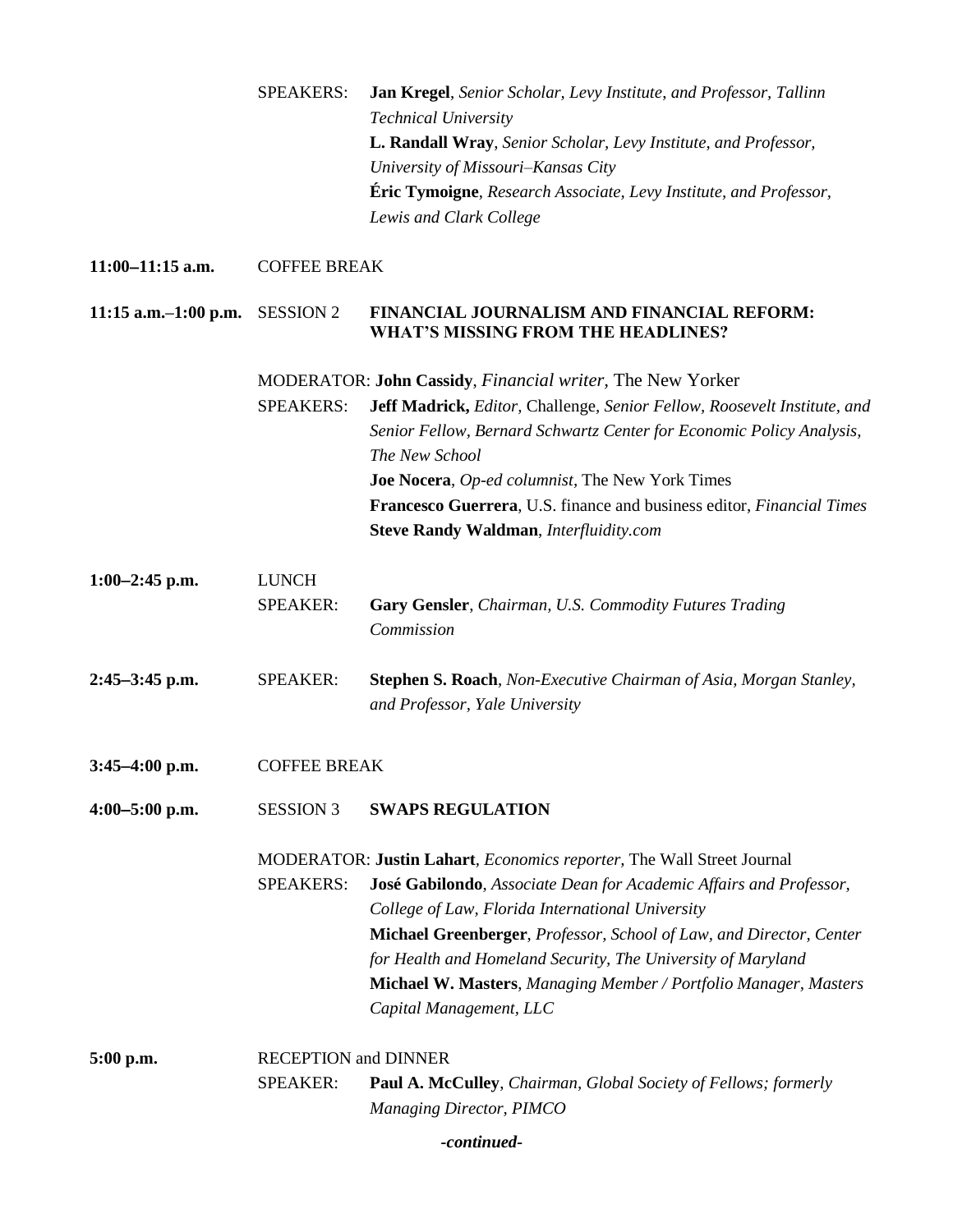# **Thursday, April 14**

| 8:30-9:00 a.m. BREAKFAST       |                                 |                                                                                                                                                                                                                                                                                                                                                                                                                   |
|--------------------------------|---------------------------------|-------------------------------------------------------------------------------------------------------------------------------------------------------------------------------------------------------------------------------------------------------------------------------------------------------------------------------------------------------------------------------------------------------------------|
| $9:00-10:15$ a.m.              | <b>SPEAKER:</b>                 | Andrew Sheng, Chief Adviser, China Banking Regulatory Commission,<br>and Professor, Tsinghua University                                                                                                                                                                                                                                                                                                           |
| $10:15 - 11:15$ a.m.           | <b>SESSION 4</b>                | FINANCIAL REFORM AND THE GATS: CHALLENGES AND<br><b>OPPORTUNITIES</b>                                                                                                                                                                                                                                                                                                                                             |
|                                |                                 | MODERATOR: Roger Lowenstein, <i>Contributing writer</i> , The New York Times,<br>and author, The End of Wall Street                                                                                                                                                                                                                                                                                               |
|                                | <b>SPEAKERS:</b>                | William H. Janeway, Managing Director and Senior Advisor, Warburg<br>Pincus, and Chairman, Board of Trustees, Cambridge in America<br>Philip Suttle, Deputy Managing Director and Chief Economist, The<br>Institute of International Finance<br>Lori M. Wallach, Director, Global Trade Watch, Public Citizen                                                                                                     |
| 11:30 a.m.-12:30 p.m. SPEAKER: |                                 | Phil Angelides, Chairman, Financial Crisis Inquiry Commission                                                                                                                                                                                                                                                                                                                                                     |
| $12:30-2:15$ p.m.              | <b>LUNCH</b><br><b>SPEAKER:</b> | Charles I. Plosser, President and CEO, Federal Reserve Bank of<br>Philadelphia                                                                                                                                                                                                                                                                                                                                    |
| $2:15-3:30$ p.m.               | <b>SESSION 5</b>                | FISCAL CONSTRAINTS AND MACRO PERSPECTIVES                                                                                                                                                                                                                                                                                                                                                                         |
|                                |                                 | MODERATOR: Louis Uchitelle, Economics writer for The New York Times and other<br>publications                                                                                                                                                                                                                                                                                                                     |
|                                | <b>SPEAKERS:</b>                | Richard Berner, Managing Director, Co-Head of Global Economics,<br>and Chief U.S. Economist, Morgan Stanley<br>Peter Hooper, Managing Director and Chief Economist, Deutsche Bank<br><b>Securities</b><br>Robert W. Parenteau, Research Associate, Levy Institute, and Sole<br>Proprietor, MacroStrategy Edge<br>Marshall Auerback, Research Associate, Levy Institute, and Senior<br>Fellow, Roosevelt Institute |
| $3:30-4:30$ p.m.               | <b>SPEAKER:</b>                 | Gary B. Gorton, Professor, Yale University, and Research Associate,<br>National Bureau of Economic Research                                                                                                                                                                                                                                                                                                       |
| $4:45-6:15$ p.m.               | <b>LATIN AMERICA</b>            | POLICY AND REGULATORY RESPONSES OF EMERGING MARKETS:                                                                                                                                                                                                                                                                                                                                                              |